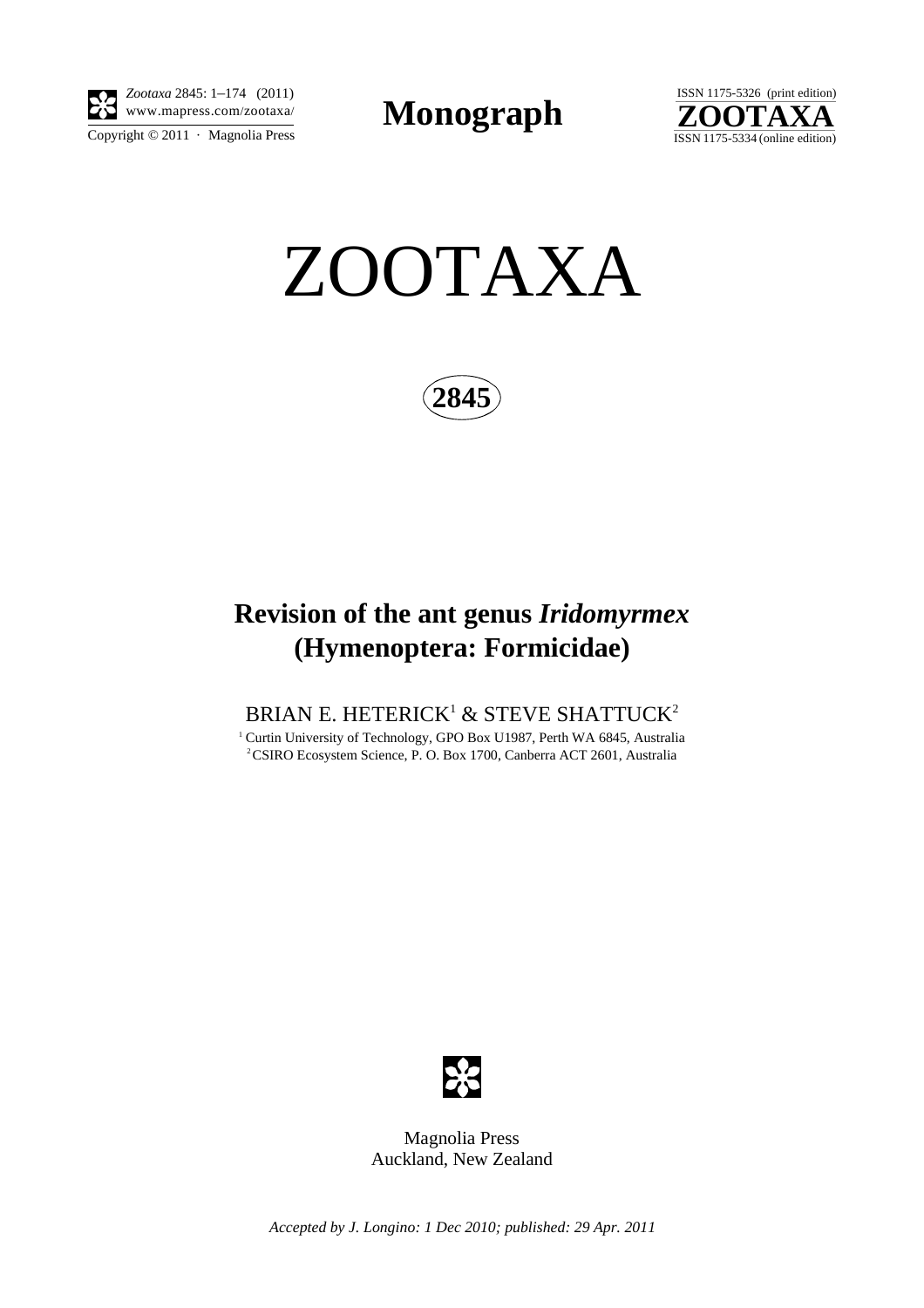## BRIAN E. HETERICK& STEVE SHATTUCK **Revision of the ant genus** *Iridomyrmex* **(Hymenoptera: Formicidae)** (*Zootaxa* 2845) 174 pp.; 30 cm. 29 Apr. 2011 ISBN 978-1-86977-675-6 (paperback) ISBN 978-1-86977-676-3 (Online edition)

FIRST PUBLISHED IN 2011 BY Magnolia Press P.O. Box 41-383 Auckland 1346 New Zealand e-mail: zootaxa@mapress.com http://www.mapress.com/zootaxa/

© 2011 Magnolia Press

All rights reserved.

No part of this publication may be reproduced, stored, transmitted or disseminated, in any form, or by any means, without prior written permission from the publisher, to whom all requests to reproduce copyright material should be directed in writing.

This authorization does not extend to any other kind of copying, by any means, in any form, and for any purpose other than private research use.

ISSN 1175-5326 (Print edition) ISSN 1175-5334 (Online edition)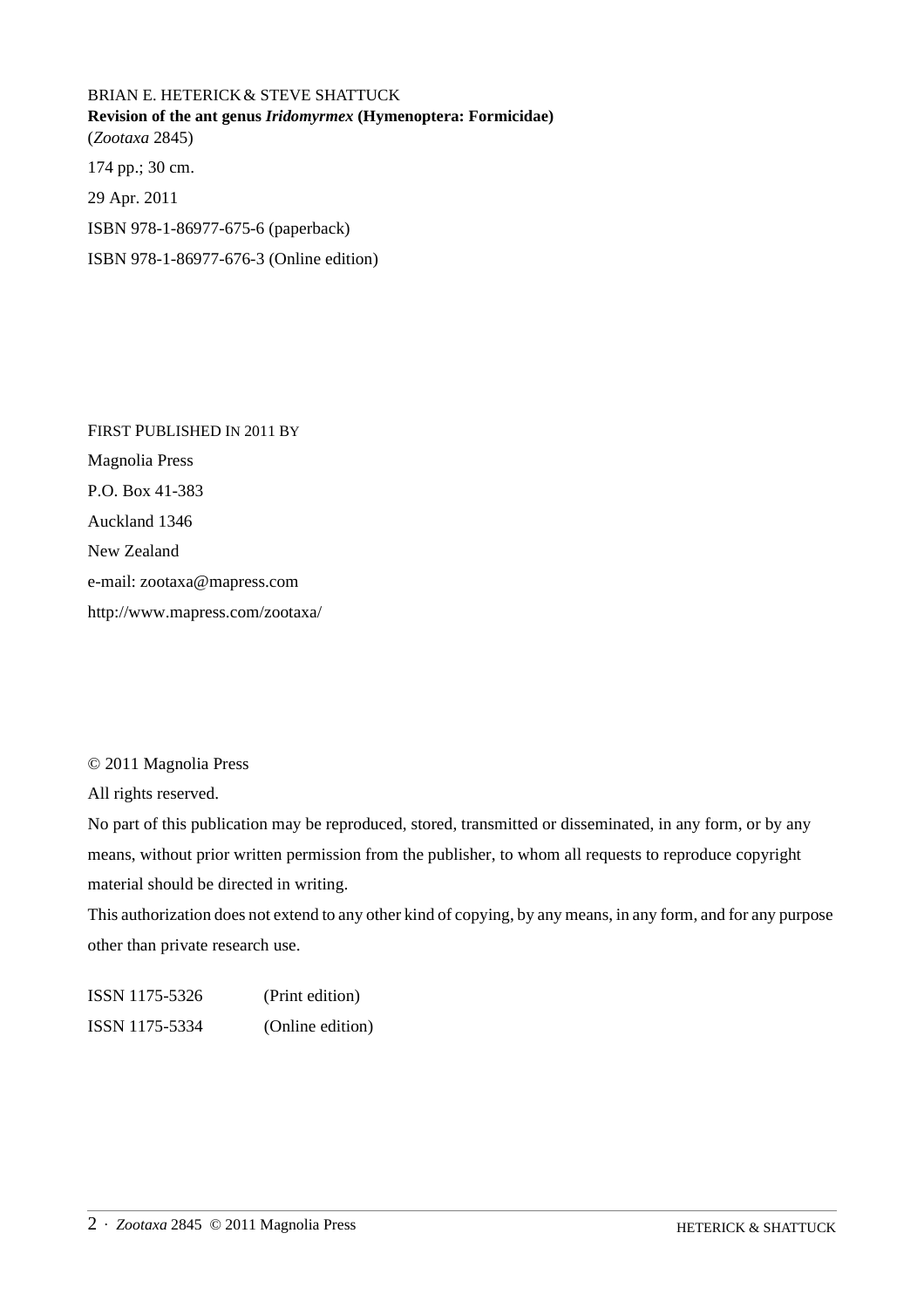#### **Table of contents**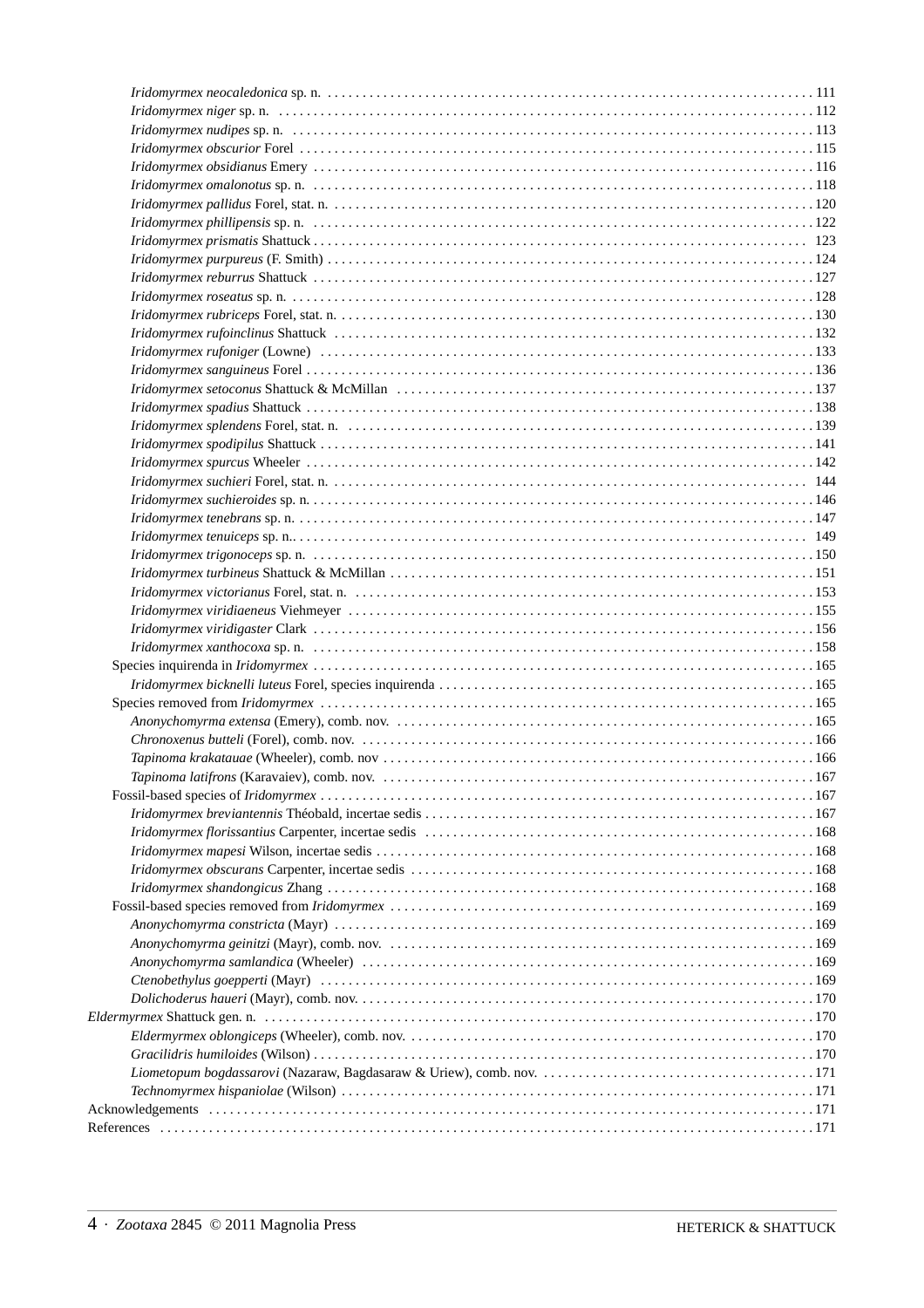#### **Abstract**

The world fauna of the dolichoderine ant genus *Iridomyrmex* (Hymenoptera: Formicidae) is revised. Seventy-nine species are recognised, 31 described as new. Four species are removed from *Iridomyrmex*: *I. butteli* (Forel) to *Chronoxenus*, *I. extensus* Emery to *Anonychomyrma* and *I. krakatauae* Wheeler and *I. latifrons* Karavaiev to *Tapinoma*. Twenty-five species and subspecies pass into synonymy: *I. emeryi* Crawley is synonymised under *I. victorianus* Forel (itself raised to species), *I. vicinus* Clark is synonymised under *I. splendens* Forel (itself raised to species), *I*. *wingi* Donisthorpe is synonymised under *I. pallidus* Forel (itself raised to species), *I. gracilis* Lowne (a preoccupied name) is synonymised under *I*. *bicknelli* Emery, *I. mimulus* Shattuck is synonymised under *I. viridigaster* Clark, *I*. *albitarsus* Wheeler and *I. notialis* Shattuck are synonymised under *I. calvus* Emery, *I. obscurus* Crawley is synonymised under *I. suchieri* Forel (itself raised to species), *I*. *greensladei* Shattuck is synonymised under *I*. *purpureus*, *I. variscapus* Shattuck is synonymised under *I. bigi* Shattuck, and *I. meinerti* Forel is synonymised under *I. anceps* Roger. Of the subspecies, *I. anceps formosae* Forel, *I. anceps ignobilis* Mann, *I*. *rufoniger metallescens* Emery, *I. anceps sikkimensis* Forel and *I. anceps watsonii* Forel are synonymised under *I. anceps*, *Iridomyrmex bicknelli splendidus* Forel is synonymised under *I. bicknelli* Emery, *I. rufoniger fusciventris* Forel is synonymised under *I. brunneus* Forel (itself raised to species), *I. chasei concolor* Forel and *I. chasei yalgooensis* Forel are synonymised under *I. chasei* Forel, *I*. *rufoniger incertus* Forel is synonymised under *I*. *pallidus*, *I. rufoniger domesticus* Forel and *I. rufoniger septentrionalis* Forel are synonymised under *I. rufoniger* Lowne, and *I. mattiroloi parcens* Forel is synonymised under *I. victorianus*. In addition to the five taxa mentioned above, the subspecies *I. bicknelli azureus* Viehmeyer, *I*. *bicknelli brunneus* Forel, *I*. *mattiroloi continentis* Forel, *I*. *gracilis minor* Forel, *I*. *gracilis rubriceps* Forel and *I*. *gracilis spurcus* Forel are raised to species. A single species, *I. bicknelli luteus* Forel, could not be identified and is treated as *species inquirenda*. A key to workers of the genus is supplied. Lectotypes are designated for *I. brunneus* Forel, *I. chasei* Forel, *I. conifer* Forel, *I. discors* Forel, *I. minor* Forel, *I. mjobergi* Forel, *I. pallidus* Forel, *I. suchieri* Forel and *I. victorianus* Forel. Neotypes are established for *I. anceps* (Roger), *I. parcens* Forel and *I*. *rufoniger* (Lowne). Five fossil species are considered to belong to *Iridomyrmex*, although only one of these is supported by rigorous morphological data. Four fossil species are regarded as *incertae sedis* within the genus. The following fossil-based species are removed from *Iridomyrmex* (all new combinations): *geinitzi* Mayr to *Anonychomyrma*, *haueri* Mayr to *Dolichoderus*, *oblongiceps* Wheeler to *Eldermyrmex* (**gen. n.**) and *bogdassarovi* Nazaraw, Bagdasaraw & Uriew to *Liometopum*.

**Key words:** Hymenoptera, Formicidae, Dolichoderinae, *Iridomyrmex*, taxonomy, new species, SE Asia, Australia.

#### **Introduction**

The ant genus *Iridomyrmex* belongs to the subfamily Dolichoderinae. All members of this subfamily are readily characterised as possessing a slit-like opening on the underside of the end of the abdomen (*i*.*e*., that part of the ant abdomen known as the gaster). This opening is the means by which various chemicals, e.g., for defence or trailmarking, can be disseminated to the environment. *Iridomyrmex* is a quintessentially Australian phenomenon. Although a small handful of species range as far away as India and China, the vast bulk of the taxa of this ecologically important and speciose genus is restricted to Australia. Within Australia, members of the genus are a conspicuous part of most ecosystems, although they tend to avoid the very moist areas such as wet sclerophyll and rain forests (Shattuck, 1992b).

#### **Taxonomic history**

The genus *Iridomyrmex* was erected by Mayr in 1862, although the type-species was not designated until 1903 (Bingham, 1903). The type-species *Iridomyrmex detecta* had previously become a junior synonym of *I. purpureus*  (F. Smith) (Lowne, 1865a). In this early period, ant subfamily classification was confused, and it was not until 1878, 16 years after publication of the formal diagnosis of genus *Iridomyrmex*, that Forel established the subfamily Dolichoderinae (as 'Dolichoderidae') (Forel, 1878a). *Iridomyrmex* was placed in that subfamily later in the same year (Forel, 1878b).

From the time of its inception, the genus *Iridomyrmex* (Fig. 1A–I) has also suffered from a confused taxonomic understanding, not least because of the failure of early researchers to identify easy-to-recognise diagnostic features. Some diagnostic characters used, such as the morphology of the proventriculus, were not so much unreliable as unwieldy and made separation of dolichoderine genera difficult for most researchers. The result was the gradual development of a portmanteau genus containing unrelated ants, and taxonomic instability that multiplied with the accumulation of new forms (Shattuck, 1992b). Brown (1958) was probably the first myrmecologist to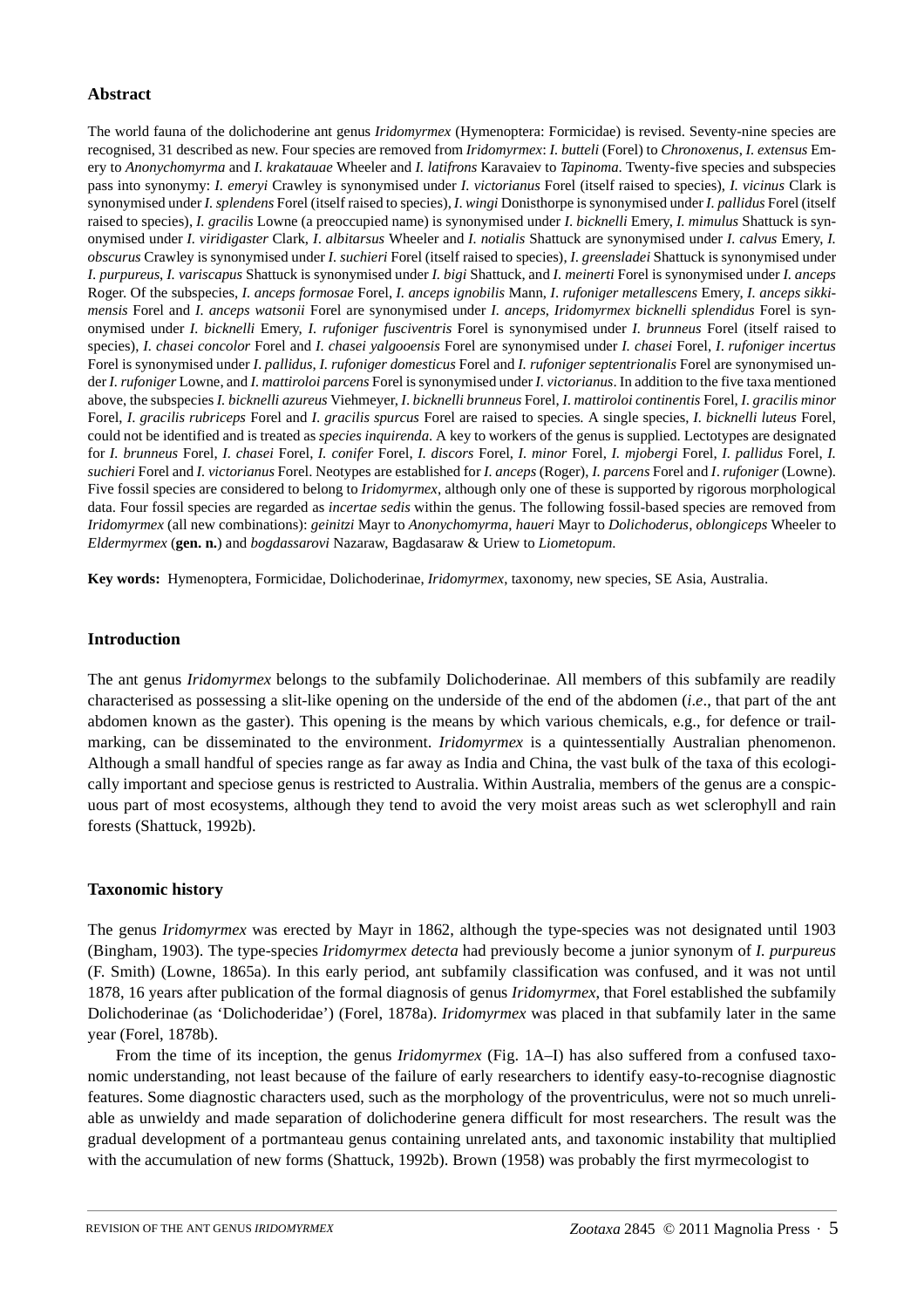#### *Liometopum bogdassarovi* **(Nazaraw, Bagdasaraw & Uriew), comb. nov.**

*Iridomyrmex bogdassarovi* Nazaraw, Bagdasaraw & Uriew, 1994: 106.

**Types.** Holotype worker from Belarus (Quaternary).

**Comments.** This relatively young fossil from the Quaternary period (present to 2.5mya) almost certainly belongs to the genus *Liometopum* rather than *Iridomyrmex*. The illustration of the front of the head (Nazarw et al., 1994, fig. 2a) is typical of modern *Liometopum* species, with small anteriorly placed eyes and a roughly cordate head capsule which is narrowed at the mandibles (although slightly more than modern species) (Del Toro et al., 2009). While the figure shows only a top view of the body, this is also consistent with general *Liometopum* morphology. Until a more detailed study of the actual specimen can be undertaken, it seems appropriate to transfer this species from *Iridomyrmex* to *Liometopum*.

#### *Technomyrmex hispaniolae* **(Wilson)**

*Iridomyrmex hispaniolae* Wilson, 1985b: 32.

**Types.** Holotype worker from Dominican amber (Miocene).

**Comments.** Shattuck (1992a) considered this species to belong to *Linepithema*, while Brandão et al. (1998) and Bolton (2007) recognized it as being a *Technomyrmex*.

#### **Acknowledgements**

We would like to thank Robyn Meier, Natalie Barnett and Ewa Slipinska for technical support during this project, their assistance has been invaluable to a project of this scope, size and complexity. For loans and/or donations of material we are grateful to Alan Andersen (CSIRO, Darwin), Alex Radchenko (Ukrainian Academy of Science, Kiev and Polish Academy of Sciences), Barry Bolton and Suzanne Ryder (The Natural History Museum, London), Bernhard Merz (Muséum d'histoire naturelle, Geneva), Chee Seng Chong (University of Melbourne), Chris O'Toole and James Hogan (Oxford University Museum of Natural History), Christiana Klingenberg (Staatliches Museum für Naturkunde Karlsruhe), Clive Watts (University of South Australia), Ellen Schlüns (James Cook University, Townsville), Fabio Penati (Museo Civico di Storia Naturale "Giacomo Doria", Genoa), Kate Sparks (University of Adelaide), Stefan Cover and Gary Alpert (Museum of Comparative Zoology, Harvard University), Wara Asfiya (Museum Zoologicum Bogoriense, Bogor) and the numerous collectors who have donated material to entomological collections over the years, without their efforts this study would not have been possible. For use of images we thank April Noble and Brian Fisher (California Academy of Science, www.antweb.org) and Christiana Klingenberg (Staatliches Museum für Naturkunde Karlsruhe, www.anttypes.org). A special thanks to the TRIN Ants team for their support throughout this project: Alan Andersen, Andy Austin, Chris Burwell, Stephen Cameron, Ross Crozier, Jonathan Majer, Robyn Meier, Ellen Schlüns, Kate Smith and Kate Sparks. Funding for this project has been provided by the Commonwealth Environment Research Facilities Taxonomy Research and Information Network, CSIRO Entomology, Curtin University of Technology (Perth) and the Australian Biological Resources Study. Useful comments on a draft of this manuscript, including the key, were provided by Natalie Barnett, John La Salle, Jack Longino, Archie McArthur, Ellen Schlüns, Kate Sparks, John "eXo" Weyland, Alex Wild and an anonymous reviewer.

#### **References**

Allan, R.A., Elgar, M.A., Capon, R.J. (1996) Exploitation of an ant chemical alarm signal by the zodariid spider *Habronestes bradley* [Walckenaer,](http://en.wikipedia.org/wiki/Proceedings_of_the_Royal_Society) *Proceedings of the Royal Society, London* 263, 69–73.

Andersen, A.N. (2000). *The Ants of Northern Australia*: *a guide to the monsoonal fauna*. CSIRO Publishing, Collingwood, Victoria. v+106pp.

Andersen, A.N. (2002) Common names for ants. *Australian Journal of Entomology*, 41, 285–293.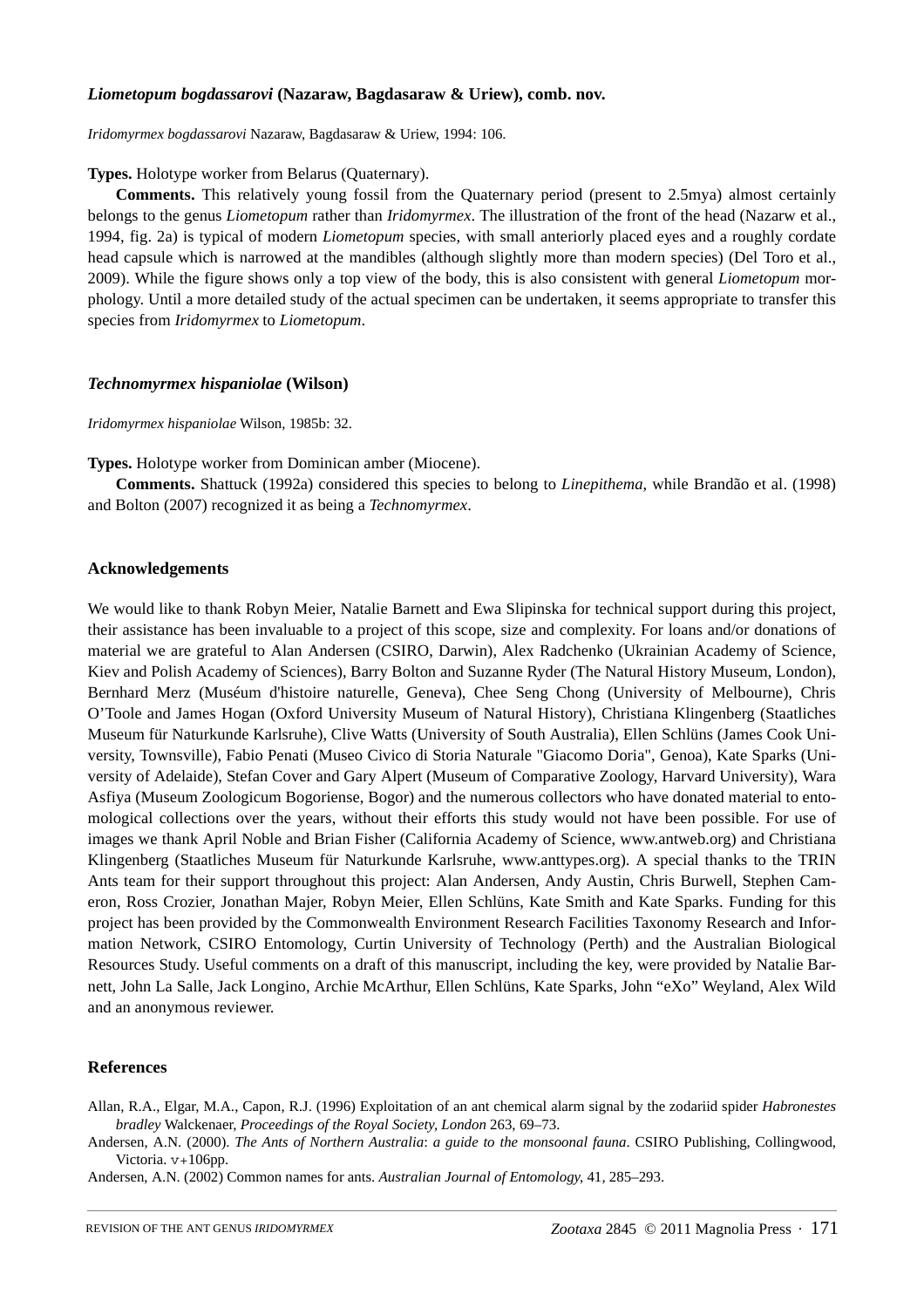- Andersen, A.N. (2007) Ant diversity in arid Australia: a systematic overview, *In*: Snelling, R.R., Fisher, B.L. and Ward, P.S. (Eds), *Advances in ant systematics (Hymenoptera: Formicidae): homage to E. O. Wilson – 50 years of contributions*. Memoirs of the American Entomological Institute, 80, pp. 19–51.
- Andersen, A.N. & Patel, A.D. (1994) Meat ants as dominant members of Australian ant communities: an experimental test of their influence on the foraging success and forager abundance of other species. *Oecologia (Berlin)*, 98, 15–24.

Barlow, B.A. (1985) A revised natural regions map for Australia. *Brunonia*, 8, 387–392.

- Baroni Urbani, C. (1977) Katalog der Typen von Formicidae (Hymenoptera) der Sammlung des Naturhistorischen Museums Basel (2. Teil). Mitteilungen der Entomologischen Gesellschaft Basel, (n.s.) 27, 61–102.
- Bingham, C.T. (1903) Hymenoptera II. Ants and Cuckoo Wasps. *The Fauna of British India, including Ceylon and Burma*. Taylor and Francis, London, 506pp.
- Bolton, B. (1994) *Identification Guide to the Ant Genera of the World*. Harvard University Press. Cambridge, Massachusetts, 222pp.
- Bolton, B. (1995) *A New General Catalogue of the Ants of the World*. Harvard University Press, Cambridge, Massachusetts, 504pp.
- Bolton, B. (2007) Taxonomy of the dolichoderine ant genus *Technomyrmex* Mayr based on the worker caste. *Contributions of the American Entomological Institute,* 35(1), 1–150.
- Brandão, C.R.F., Baroni Urbani, C., Wagensberg, J. & Yamamoto, C.I. (1998) New *Technomyrmex* in Dominican amber, with a reappraisal of Dolichoderinae phylogeny. *Entomologica Scandinavica,* 29, 411–428.
- Brown, W.L.,Jr. (1955) The first social parasite in the ant tribe Dacetini. *Insectes Sociaux*, 2, 181–186.

Brown, W.L.,Jr. (1958) A review of the ants of New Zealand. *Acta Hymenopterologica*, 1, 1*–*50.

- Brown, W.L.,Jr. (1977) *Ctenobethylus* (Bethylidae) a new synonym of *Iridomyrmex* (Formicidae, Hymenoptera). *Psyche*, 83, 213*–*215.
- Carpenter, F.M. (1930) The fossil ants of North America. *Bulletin of the Museum of Comparative Zoology at Harvard College,* 70, 1–66.
- Clark, J. (1930) New Formicidae, with notes on some little-known species. *Proceedings of the Royal Society of Victoria*, 43, 2*–* 25.
- Clark, J. (1934a) New Australian ants. *Memoirs of the National Museum of Victoria*, 8, 21*–*47.
- Clark, J. (1934b) Ants from the Otway Ranges. *Memoirs of the National Museum of Victoria*, 8, 48*–*73.
- Clark, J. (1938) Reports of the McCoy Society for field investigation and research. No. 2. Sir Joseph Banks Islands. 10. Formicidae. *Proceedings of the Royal Society of Victoria*, 50, 356*–*382.
- Clark, J. (1941) Australian Formicidae. Notes and new species. *Memoirs of the National Museum of Victoria*, 12, 71*–*93.
- Crawley, W.C. (1918) Some new Australian ants. *Entomologists Record and Journal of Variation*, 30, 86*–*92.
- Crawley, W.C. (1921) New and little-known species of ants from various localities. *Annals and Magazine of Natural History*, (9)7, 87–97.
- Crozier, R. (1968) Interpopulation karyotype differences in Australian *Iridomyrmex* of the "*detectus*" group (Hymenoptera: Formicidae: Dolichoderinae). *Journal of the Australian Entomological Society*, 7, 25–27.
- Dalla Torre, C.G. de (1893) *Catalogus hymenopterorum hucusque descriptorum systematicus et synonymicus.* Vol. 7 *Formicidae* (*Heterogyna*). Leipzig: G. Engelmann, 289 pp.
- Del Toro, I., Pacheco, J.A., Mackay, W.P. (2009) Revision of the ant genus *Liometopum* (Hymenoptera: Formicidae). *Sociobiology*, 53, 299–369.
- Dlussky, G.M. (1997) Genera of ants from Baltic Amber. *Paleontological Journal,* 31(6), 616–627.
- Don, W. (2007) *Ants of New Zealand*. Otago University Press, Dunedin, 240 pp.
- Donisthorpe, H. (1947) Ants from New Guinea, including new species and a new genus. *Annals and Magazine of Natural History*, (11)13, 577–595.
- Donisthorpe, H. (1949) A sixth instalment of the Ross Collection of ants from New Guinea. *Annals and Magazine of Natural History*, (12)1, 744–759.
- Dubovikoff, D.A. (2005) The system of taxon *Bothriomyrmex* Emery, 1869 *sensu lato* (Hymenoptera: Formicidae) and relatives genera. *Kavkazskii Entomologicheskii Byulleten* 1(1), 89–94.
- Eastwood, R. (2004). Successive replacement of tending ant species at aggregations of scale insects (Hemiptera: Margarodidae and Eriococcidae) on *Eucalyptus* in south-east Queensland. *Australian Journal of Entomology*, 43, 1–4.
- Eastwood, R. & Fraser, A.M. (1999) Associations between lycaenid butterflies and ants in Australia. *Australian Journal of Ecology*, 24, 503–537.
- Emery, C. (1887) Catalogo delle formiche esistenti nelle collezioni del Museo Civico di Genova. Parte terza. Formiche della regione Indo-Malese e dell'Australia. *Annali del Museo Civico di Storia Naturale Giacomo Doria* (*Genova*), 24, 241–256.
- Emery. C. (1893) Voyage de MM. Bedot et Pictet dans l'Archipel Malais. Formicides de l'Archipel Malais. *Revue Suisse de Zoologie*, 1, 187–229.
- Emery, C. (1895) Viaggio di Leonardo Fea in Birmania e regioni vicine. LXIII. Formiche di Birmania, del Tenasserim e dei Monti Carin raccolte da L. Fea. *Annali del Museo Civico di Storia Naturale Giacomo Doria* (*Genova*), (2)14(34), 450– 483.
- Emery, C. (1897) Viaggio di Lamberto Loria nella Papuasia orientale. XVIII. Formiche raccolte nella Nuova Guinea dal Dott. Lamberto Loria. *Annali del Museo Civico di Storia Naturale Giacomo Doria* (*Genova*), (2)18(38), 546–594.
- Emery, C. (1898) Descrizioni di formiche nuove malesi e australiene; note sinonimiche. *Rendiconto delle Sessioni della R.*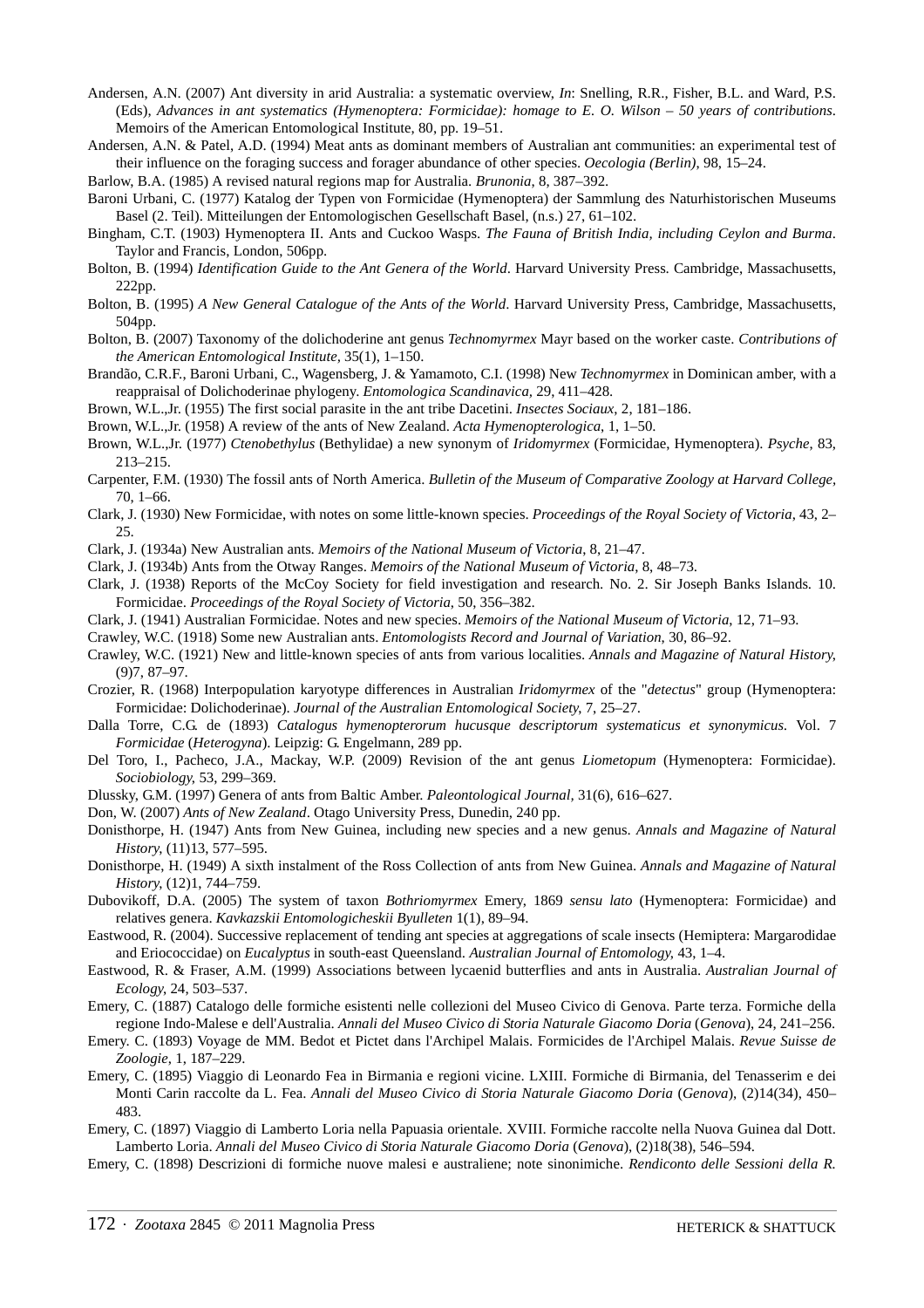*Accademia delle Scienze dell'Istituto di Bologna*, 2, 231–245.

- Emery, C. (1914) Les fourmis de la Nouvelle-Calédonie et des îles Loyalty. *In*[:](http://osuc.biosci.ohio-state.edu/hymDB/taxon_catalog.list_publ) Sarasin, F[. & J](http://osuc.biosci.ohio-state.edu/hymDB/taxon_catalog.list_publications_by_author?id=3701). Roux. *Nova Caledonia Zoologie*. 1. Wiesbaden, pp. 393–437.
- Ettershank, G. & Ettershank, J.A. (1982). Ritualised fighting in the meat ant Iridomyrmex purpureus (Smith) (Hymenoptera: Formicidae). *Journal of the Australian Entomological Society*, 21, 97–102.
- Fabricius, J.C. (1804) *Systema Piezatorum secundum ordines, genera, species adiectis synonymis, locis, observationibus descriptionibus*. Carolum Reichard, Brunsvigae, 439 pp.
- Fabricius, J.C. (1804) *Systema Piezatorum. Brunsvigae*. C. Reichard xiv. 439 pp.
- Fiedler, K. (2001) Ants that associate with Lycaeninae butterfly larvae: diversity, ecology and biogeography. *Diversity and Distributions*, 7, 45–60.
- Forel, A. (1878a) Der Giftapparat und die Analdrüsen der Ameisen. *Zeitschrift für Wissenschaftliche Zoologie*, 30(suppl.), 28– 68.
- Forel, A. (1878b) Études myrmécologiques en 1878 (première partie) avec l'anatomie du gésier des fourmis. *Bulletin de la Société Vaudoise des Sciences Naturelles*, 15, 337–392.
- Forel, A. (1895) Les formicides de l'Empire des Indes et de Ceylan. Part V. Adjonction aux Camponotinae, Mayr., et *Polyrhachis*, Shuck. *Journal of the Bombay Natural History Society*, 9, 453–472.
- Forel, A. (1901) Formiciden aus dem Bismark-Archipel, auf Grundlage des von Prof. Dr. F. Dahl gesammelten Materials bearbeitet. *Mitteilungen aus dem Zoologischen Museum in Berlin*, 2, 1–38.
- Forel, A. (1902) Fourmis nouvelles d'Australie. *Revue Suisse de Zoologie*, 10, 405–548.
- Forel, A. (1904) Miscellanea myrmecologiques. *Revue Suisse de Zoologie*, 12, 1–52.
- Forel, A. (1907a) Formicidae. *In*: Michaelsen, W. & Hartmeyer, R. *Die Fauna Südwest-Australiens*. Ergebnisse der Hamburger südwest-australischen Forschungsreise 1905. 1, 263–310. Jena.
- Forel, A. (1907b) Formicides du Musée National Hongrois. *Annales Historico-Naturales Musei Nationalis Hungarici*, 5, 1–42.
- Forel, A. (1910) Formicides australiens reçus de M. M. Froggatt et Rowland Turner. *Revue Suisse de Zoologie*, 18, 1–94.
- Forel, A. (1912) H. Sauter's Formosa-Ausbeute: Formicidae (Hym.). *Entomologische Mitteilungen*, 1, 45–81.
- Forel, A. (1913) Fourmis de Tasmanie et d'Australie recoltees par MM. Lea, Froggatt, etc. *Bulletin de la Société Vaudoise des Sciences Naturelles*, 49, 173–196.
- Forel, A. (1915) Results of Dr. E. Mjöberg's Swedish scientific expeditions to Australia, 1910-1913. 2 Ameisen. *Arkiv för Zoologi*, 9(16), 1–119.
- Greenslade, P.J.M. (1974) The identity of *Iridomymex purpureus* form *viridiaeneus* Viehmeyer (Hymenoptera : Formicidae). *Journal of the Australian Entomological Society* 13**,** 247–248.
- Greenslade, P.J.M. (1987) Environment and competition as determinants of local geographical distribution of five meat ants (*Iridomyrmex purpureus*) and allied species (Hymenoptera: Formicidae). *Australian Journal of Zoology*, 35, 259–273.
- Greenslade, P.J.M., and Halliday, R.H. (1982) Distribution and speciation in meat ants, *Iridomyrmex purpureus* and related species (Hymenoptera:Formicidae). *In*: W.R. Barker and P.J.M. Greenslade (Eds.) *Evolution of the Flora and Fauna of Arid Australia*. Peacock Publishing: Frewville, South Australia. pp. 249–55.
- Halliday R.B. (1979) Esterase variation at three loci in meat ants. *Journal of Heredity*, 70, 57–61.
- Halliday R.B. (1981) Heterozygosity and genetic distance in sibling species of meat ants (*Iridomyrmex purpureus* group). *Evolution*, 35, 234–242.
- Heterick, B.E. (2009) A Guide to the Ants of South-western Australia. *Records of the Western Australian Museum Supplement No.* 76, 205 pp.
- *ICZN* [*International Code of Zoological Nomenclature*] (1999). The International Trust for Zoological Nomenclature 1999, London, UK. Fourth edition. 306pp.
- Karavaiev, W. (1933) Ameisen aus dem Indo-Australischen Gebiet, VII. *Konowia*, 12, 260–271.
- Kirby, W.F. (1896) Hymenoptera. *In*: Spencer, B. (Ed.) *Report on the Work of the Horn Scientific Expedition to Central Australia*. Melbourne. Part 1 supplement. Melville, Mullen & Slade, pp. 203–209.
- Lowne, B.T. (1865a) Contributions to the natural history of Australian ants. *Entomologist*, 2, 273–280.
- Lowne, B.T. (1865b) Contributions to the natural history of Australian ants. *Entomologist*, 2, 331–336.
- Mann, W.M. (1921) The ants of the Fiji Islands. *Bulletin of the Museum of Comparative Zoology* 64, 401–499.
- Mayr, G. (1862) Myrmecologische Studien. *Verhandlungen der Kaiserlich-Königlichen Zoologisch-Botanischen Gesellschaft in Wien*, 12, 649–776.
- Mayr, G. (1867a) Adnotationes in monographiam formicidarum Indo-Neerlandicarum. *Tijdschrift voor Entomologie*, (2)2(10), 33–117.
- Mayr, G. (1867b) Vorläufige Studien über die Radoboj-Formiciden, in der Sammlung der k.k. geologischen Reichsanstalt. *Jahrbuch der k.k. Geologischen Reichsanstalt,* 17, 47–62.
- Mayr, G. (1868) Die Ameisen des baltischen Bernsteins. *Beiträge zur Naturkunde Preussens. Königlichen Physikalisch-Ökonomischen Gesellschaft zu Königsberg,* 1, 1–102.
- Mayr, G. (1870) Neue Formiciden. *Verhandlungen der Kaiserlich-Königlichen Zoologisch-Botanischen Gesellschaft in Wien*, 20, 939–996.
- Mayr, G. (1876) Die australischen Formiciden. *Journal des Museum Goddefroy* (4)12, 56–115.
- Nazaraw, U.I., Bagdasaraw, A.A. & Ur'ew, I.I. (1994) First discovery of insects (Diptera, Hymenoptera) in amber from the Belarussian Polesye region. *Vyestsi Akademii Navuk Syryya Biyalahichnykh Navuk,* 2, 104–108.